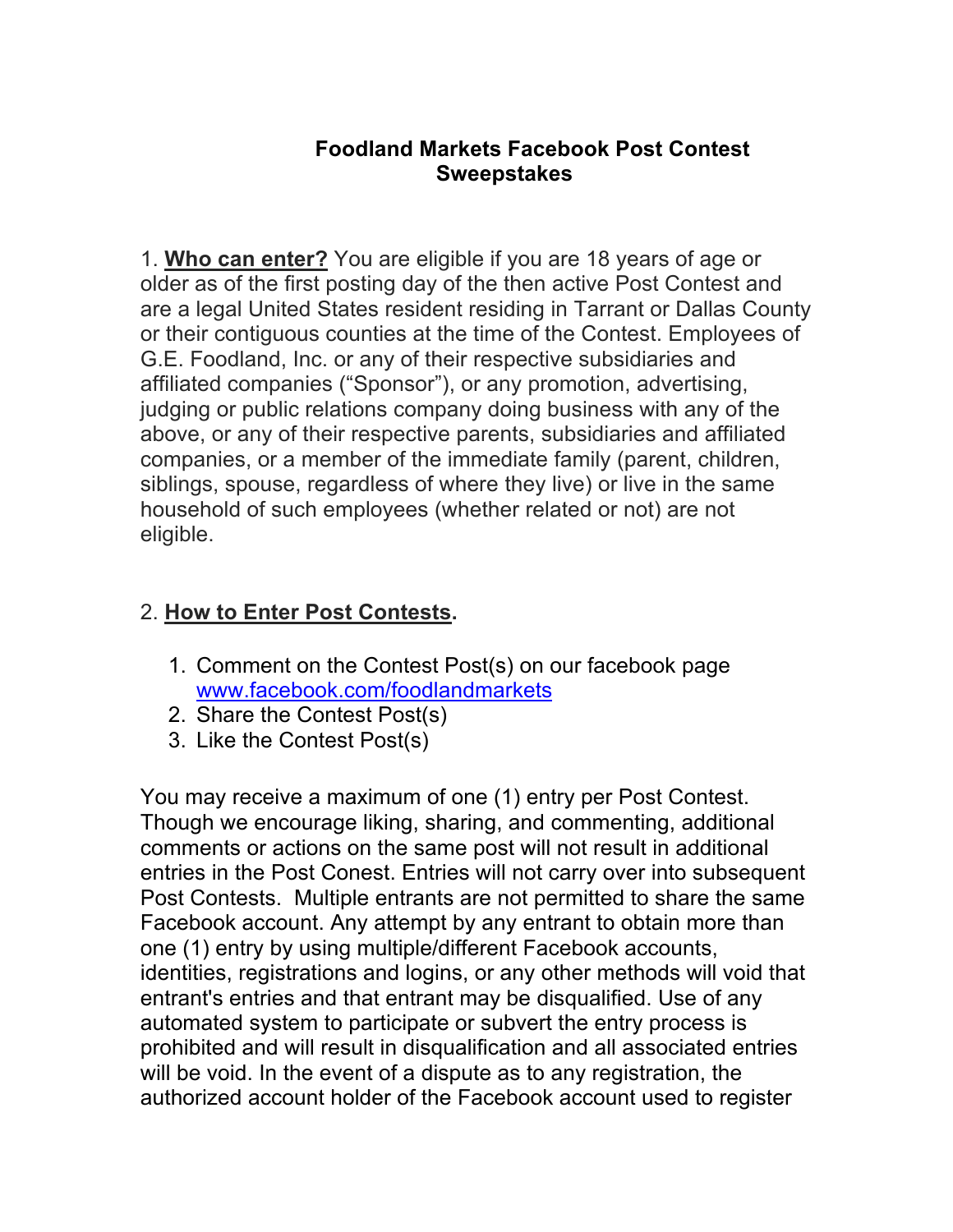will be deemed to be the entrant and he/she must comply with these Official Rules. The "authorized account holder" is the natural person assigned a Facebook account. Each potential winner may be required to show proof of being an authorized account holder.

3. **Winners** The approximate drawing date for the Post Contest winner(s) will be posted for each Post Contest in all contest posts.

Administrator will randomly select the potential Sweepstakes winner(s) from all eligible entries received during the Entry Period, on or around the drawing date listed on the contest post. Non-winning entries will not carry over into the drawings for subsequent promotions. The potential winners will be notified by a Facebook message. If any potential winner cannot be contacted, fails to provide any other requested information within the required time period (if applicable), if a prize notification is returned as undeliverable, or if the prize is not picked up from the specified Foodland Markets location within 10 days of notification, the potential winner will be disqualified and forfeits the prize. Receiving a prize is contingent upon compliance with these Official Rules.

The winner(s) are required to pick up their prize in person at the designated Dallas, Fort Worth, Forest Hill or Waxahachie Foodland Markets location within 10 days of being notified as a winner. A valid government issued photo ID is required to pick up the prize. Winners may be required to make themselves available for promotional appearances at the direction of Sponsor at its expense. Reasonable accommodations will be provided for substantiated disabilities at the sole discretion of G.E. Foodland, Inc. Each winner will be required to sign a release giving G.E. Foodland, Inc. and its nominees full rights to use the finalist's name, likeness, image and voice for The G.E. Foodland, Inc. Contest related advertising and publicity, including such usage on the Internet and other digital media.

4. **Prize(s)** Winner(s) will receive one of the designated prize(s) as described for that specific Post Contest. Prizes are non-transferable, cannot be redeemed for cash (except where required by law) and no substitution will be made except as provided herein at the Sponsor's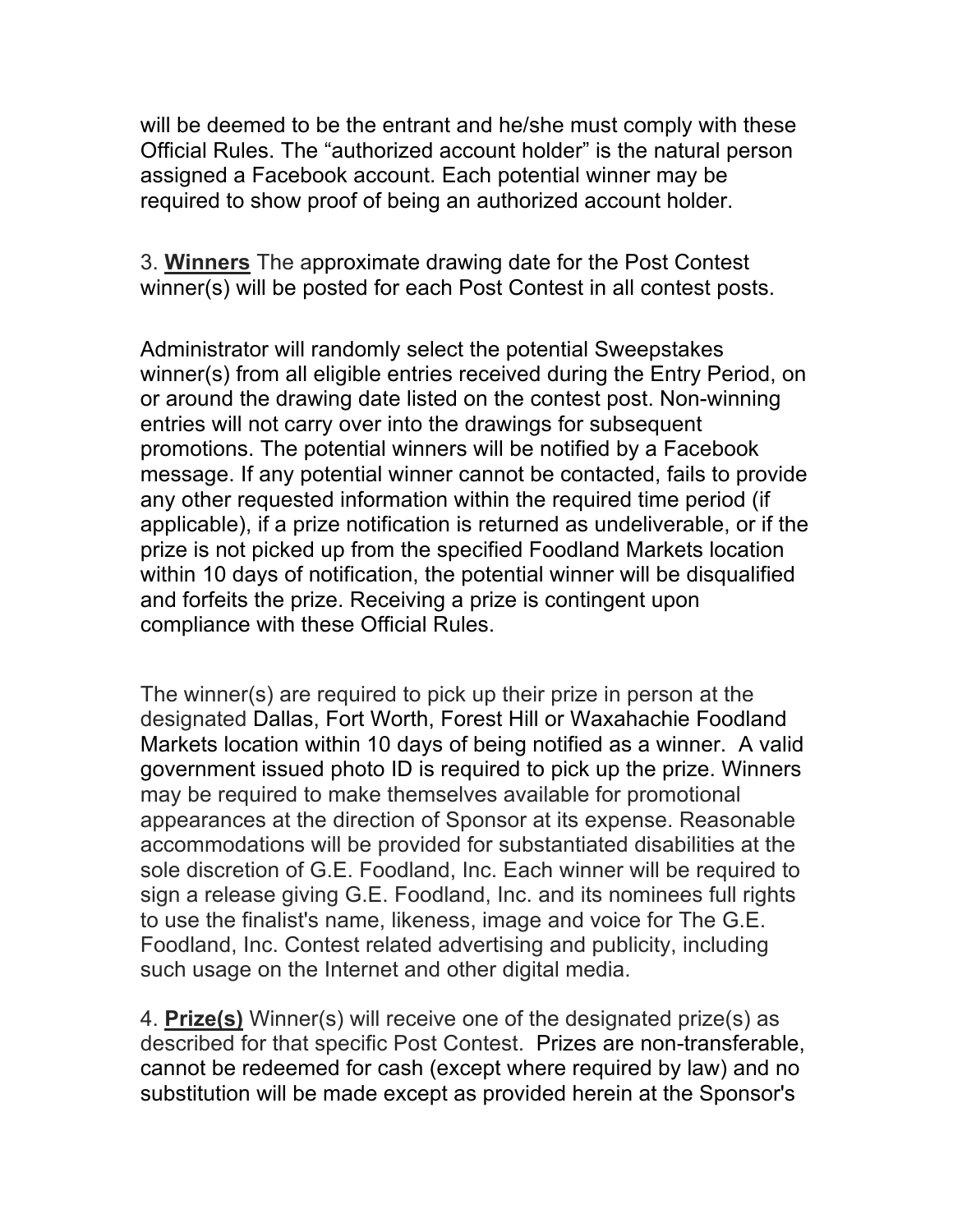sole discretion. Winners are responsible for all taxes and fees associated with prize receipt and/or use. Odds of winning a prize depend on the number of eligible entries received for the applicable Entry Period.

Limit: One (1) prize per person/household during the Promotion Period.

## 5. **Conditions of entry**

G.E. Foodland, Inc. reserves the right to cancel this promotion at its sole discretion. Sponsor reserves the right, in its sole discretion, to disqualify any individual it finds to be tampering with the entry process or the operation of the Sweepstakes or to be acting in violation of the Official Rules of this or any other promotion or in an unsportsmanlike or disruptive manner and void all associated entries. Any comments/ posts or interaction of any kind on Facebook or other public forums regarding this sweepstakes that the sponsor deems inappropriate, including but not limited to, negativity, profanity, lewdness and racism will void that entrant's entries and that entrant may be disqualified.

Winners will be posted on www.facebook.com/foodlandmarkets and www.foodlandmkt.com. All issues and disputes regarding any aspect of the contest, including, but not limited to the construction, interpretation and enforceability of these official rules, shall be governed by the laws of the state of Texas without regard to principles of conflicts of laws. All suits and claims shall be brought in a court of competent jurisdiction situated in Dallas, Dallas County, Texas. G.E. Foodland, Inc. reserves the right in its sole discretion to substitute a prize of equal or greater value for any of the prizes stated in a particular Post Contest.

By participating, contestants: a) agree to and accept the Official Rules and the decisions of the Sponsor which shall be final in all respects; b) release Sponsor from and against any liability for any loss, damages, injuries or costs in any way arising from their participation in the Contest and the acceptance or use of any prize; c) agree to the use by Sponsor of names and/or likenesses for advertising, promotional and publicity purposes in any media without compensation, or right of review or notification, and agree upon request, to provide such documentation to confirm the foregoing.